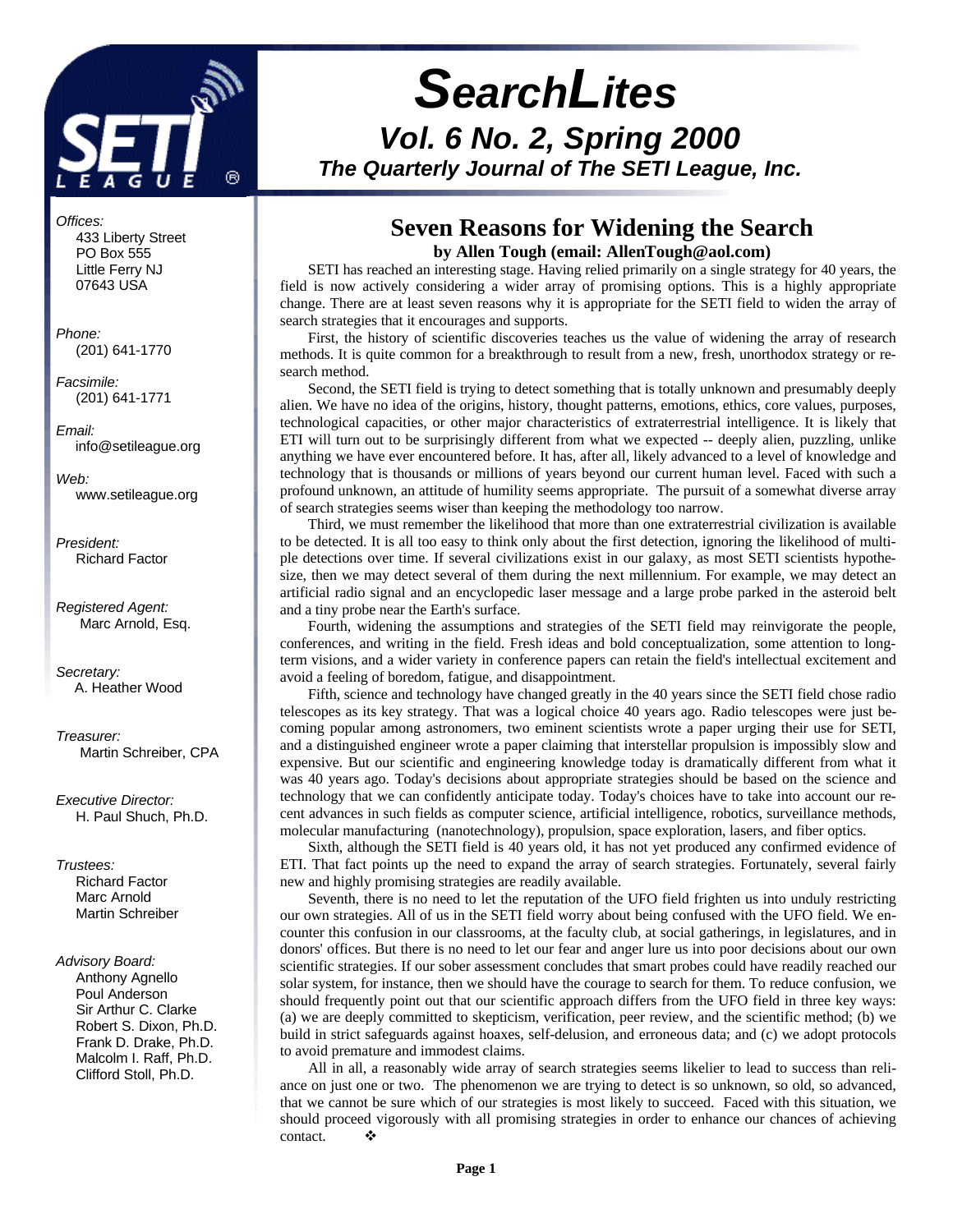#### *Introducing:*

## **Our Volunteer Coordinator for Malaysia email: Storr@pc.jaring.my**

**Yusrizam Bin Sharifuddin** was born in mid-December 1980 in Kuala Lumpur. He grew up normally in various places in Malaysia because his father is a businessman and his mother a full-time housewife. He loves reading so much that he could not play football well and treasured doctors' letters to his P.E. teachers. His interests range from history to math, from politics to sciences and from Star Wars to Contact.

Yusrizam discovered science fiction at the age of 10 and bought his first microscope and telescope at 13. In school, he served as Deputy Head of Prefects, school Librarian for five consecutive years, a member of his School Disciplinary Board, President of the English Language Society, Science Club committee member, Secretary and then President of PSAMMA (Mahmud Mat SpaceScience Society), a PRS (Junior Counselor appointed by the school), and as English Language SMART Tester.

He was accepted as a member of Malaysian Mensa at the age of 16, Intertel a year later, and now is an ISPE (International Society of Philosophical Inquiry) associate. He joined The SETI League in early February of 1999 and keeps blaming the Internet for not informing him and others suspected in this conspiracy for keeping him away from the League.

Now a student of Biological Sciences Matriculation, University of Malaya, after being offered a semester of study earlier at the Pahang Professionals Development Institute (IKIP) while his colleagues were enjoying their seven months holiday, Yusrizam is a bigger and better reading machine determined to be a medical doctor and to be among the first to discover ET. In just a few months he has learned new and exciting things (thanks to *SearchLites* and his fellow VolCors) and plans to introduce SETI League to Malaysians. One day he will build his own Project Argus station to scan for signals or have a chat with Lord Darth Vader personally.

## **Our Volunteer Coordinator for Southwest US email: rjfear@adaptv.com**

**Robert J. (R.J.) Fear** was born in Marion Indiana in 1959. His mother (now living in Maryland) spent many years working in data processing and his late father began a life-long career with AT&T at the age of 20.

After taking all of the math and science he could get his hands on, R.J. began attending technical school concurrently in his junior year of high school. At the same time he began working as a systems engineer and a musician.

Upon graduation from high school and technical school (the equivalent of an Associate Degree in Electrical Engineering) R.J. interrupted his love of Electrical Engineering to take a position as a professional musician (union card included). Life as a musician lasted for two years and ended with the realization that artists truly do starve. It wasn't long before he traded his trombone and flute for a soldering iron and DVM and returned to the engineering world.

R.J. is a member of the Society of Amateur Radio Astronomers, is an active participant in The SETI League's Project Argus, and is a contributing author to the RAOOS (Radio Astronomy Observatory Operating System) program. He maintains and operates a multipurpose Radio Telescope at 1.4, 10, 23, and 33GHz.

R.J.'s current goals are to obtain a software and/or hardware engineering position at a large Radio Astronomy facility and to do big science. With sights set on the MMA Project of the NRAO, R.J. begins down the long road of career change. v

**SETI League Plans Next-Generation Telescope**

The SETI League, Inc., nonprofit leaders in a grass-roots Search for Extra-Terrestrial Intelligence, has begun the design of *Array2k*, a new kind of radio telescope which will be taking shape over the next few years at a remote Northern New Jersey location. The name refers not to the new year, but rather to the instrument's more than 2000 square feet of collecting area. This is equivalent to a single dish antenna over 50 feet in diameter, but at about a tenth the cost.

The *Array2k* design combines sixteen standard satellite TV antennas into a single, powerful radio telescope. The SETI League pioneered the use of backyard satellite TV dishes for SETI research four years ago with the launch of its *Project Argus* all-sky survey. The concept has been embraced by other scientific organizations, including the prestigious SETI Institute in California, which last year announced its considerably more ambitious 1HT (One Hectare Telescope) project to combine 500 such dishes into a grand SETI array.

The SETI League's more modest design will support the individual efforts of its 1100 members worldwide as a follow-up detection device to help confirm their observations. It will also be used for direct astronomical research, and serve as a test-bed for SETI League engineers to develop the technologies which will someday allow them to unite thousands of members' small, backyard telescopes into a huge, planetary array.  $\bullet$ 



**Proposed Array2k Configuration** Artist's Conception by Jon Lomberg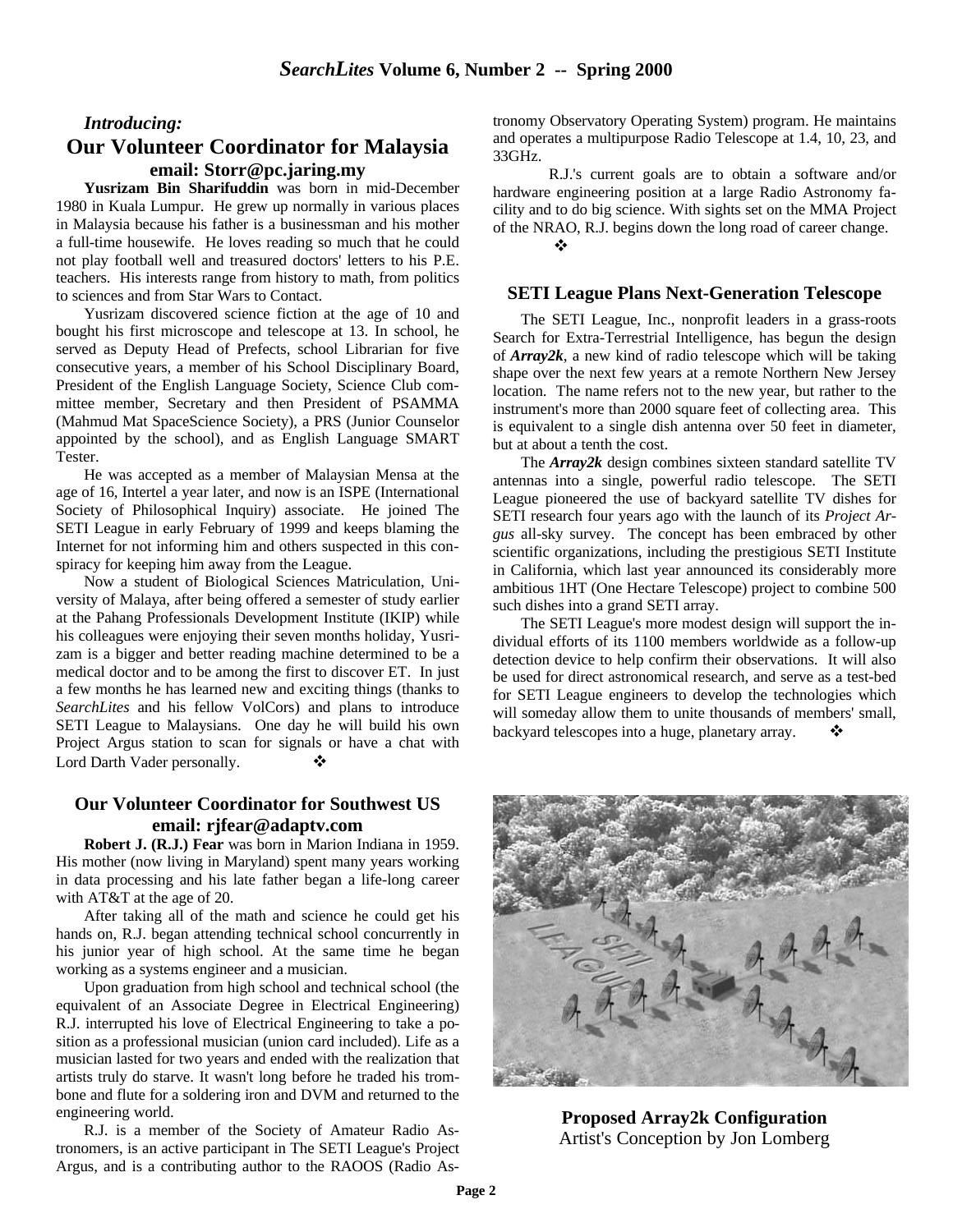## **Hardly a Waste of Time by Philip J. Hughes (email pjhughes@islandnet.com )**

Many years ago, as a student at university, a math professor told me that I "lacked focus" (to use a current rubric; back then, I think it was ambition that I lacked). Having been wandering about for some years, I was classified as a mature student. (My mother could not understand this. She knew better.) I was sent to a very pretty, young counselor to get my worldview straightened up. When she asked what I was interested in, I replied that there were many things that interested me, but none to the exclusion of the others.

Before he died, my father took me to science-fiction movies, which I think he enjoyed. And he showed me the stars, so I became interested in astronomy. He had been a prospector in his youth, so I became interested in geology too. At some point I learned about Darwin and became interested in biology. By 1955, I was corresponding with Wernher von Braun and dreaming (night and day) with visions derived largely from Chesley Bonestell's paintings. Then, as time passed, I was attracted to questions involving foundations and the history and philosophy of science. It was only much later that I came to terms with myth and religion. I did not know then that the path I was following was just that: a path, a way followed by others. I was an only child, and there were none then with whom I could share the experience.

The first books about SETI that I recall began appearing in the early 'sixties: Sullivan, a collection of reprints edited by A. G. W. Cameron, and, by the time I was in university, the book by Sagan & Shklovskii. The dean of science at my university suggested that I read a little book by Loren Eisely, and I found a kindred spirit. But by the time I saw the counselor, my interests were broadening - not, alas, deepening.

As we talked, the counselor took notes, and after we had fininshed, she looked them over. Then, after a few moments, she exclaimed: "Oh! I see what you are interested in!"

"Eh?" I replied. This is a uniquely Canadian expression. It can mean just about anything.

"You are interested in Time!" she said. "And Story!" she added, smiling brightly. And then she carefully explained how all my interests were centered about the narrative history of the world and my place in it.

To this day, I don't know if she was unusually perceptive, or if I just read something into what she said. (Maybe I should have asked her out. Maybe we could have gotten married. Instead, I married a fellow student, a mathematician.) Perhaps she simply provided a trigger for a coalescence of ideas that would have happened anyway. In any event, from then on my interests no longer seemed so unrelated.

That was thirty years ago. I was never able to make a career out of my "interests." I became a meteorological technician. But how does a man define himself? By his job? My job -- my "career," if you like -- served only to support my family. I was reasonably good at it, but it was in a sense incidental. It was for my interests (and, of course, my family) that I lived. At least the job took us to some interesting places: the Canadian Arctic, the middle of the Aleutian Gulf, and finally the West Coast. And it provided the solitude to pursue my "hobby" and the money to buy books, both for me and my wife. What it did not provide, and what I now know is essential, is a means of discourse with others.

At least I have managed to survive Flying Saucers, Positivism, Elvis, Creationism, National Destiny, and all the other ideological diseases (I like to call them oncomemes, but that is a conceit) that plague wayfarers in the world of ideas. (I think that it was Chesterton who observed that when we give up believing in something, we end up believing in anything and everything.) When others asked me what I did, I learned to answer: "Weatherman." And when they asked me what I was interested in, what my "hobby" was, I would usually say "Astronomy." It has never occurred to me to say "SETI," any more than I might answer "Evolution" or "Time." Or "The Meaning of Life."

But I'm not really an amateur astronomer. I do have a telescope, but I don't do serious observing any more than I do serious number-crunching or serious programming. I guess I could describe myself as an armchair astronomer. Again, "SETI hobbyist" doesn't really come to mind, and I wince at being called a dilettante -- too close to home, I guess.

I'm retired now. That is, I have retired from my job; I still have my "hobby." We live on a small island with dark night skies, so I spend more time stargazing than in the past. And I have my books. And this ridiculous computer with which I have wasted far more time than I might ever have done on my old job. (Which, of course, was not a waste at all, since it provided money.) I suppose that I have learned a little more about the "universe story" and the "Grand Analogy." But, once again, productive learning needs discourse; my wife and I share many intellectual interests, but that isn't enough. This surely is part of the reason why cranks become cranks: they are removed from a community of discourse. And I know nothing as to how the orbit of the self's journey intersects the larger narrative of the world in which it is embedded.

The self, at least, perceives other selves. We have a sense of "Otherness" -- I don't mean God, just the observation that there are other folks more-or-less like us, other humans: a community of people with something in common, something that invariably issues from their history. Similarly, we can talk about other communities, other cultures, and even other species. But the farther we get from the self, the more "otherly" the Other becomes. We can talk about the worldview of scientists, Kalahari Bushmen, and accountants. But what about the worldview of dolphins? And, if we view the evolving autogenic imagery of the human mind as a species trait, with what shall we compare it? There are no "others." Not on Earth. Selves and cultures and species are unique, but there are others somehow like them. And what of the larger community of discourse that comprises human knowledge and values? Unquestionably, it is unique. But how unique? And are there precedents?

Perhaps that is why I am interested in SETI. All of what we have learned or can learn has a bearing on that question, "Are we alone?" And not science alone. Art, myth, religion, philosophy, all are relevant and somehow subsumed by Fermi's Paradox. But, here as elsewhere, I suspect that it is the question that is important, not the answer.

Heck of a hobby, eh? Well, I don't really think of SETI as a hobby, any more (or less) than astronomy is. I run SETI@home on a couple of computers, but that requires no effort and I doubt that anything will come of it. (But it is, after all, empirical, and I think that that is important.) I don't have any equipment for actually "listening." An Argus station would be nice. I could put a big dish up on the roof, and process the signal with a Linux box, and get a pair of headphones to listen to the hiss...

But, no. The mathematician would never go for it. She is a gardener now, and a giant antenna looming over her lovely garden would not be welcome.

Even so, it's hardly been a waste of time.  $\mathbf{\hat{\cdot}}$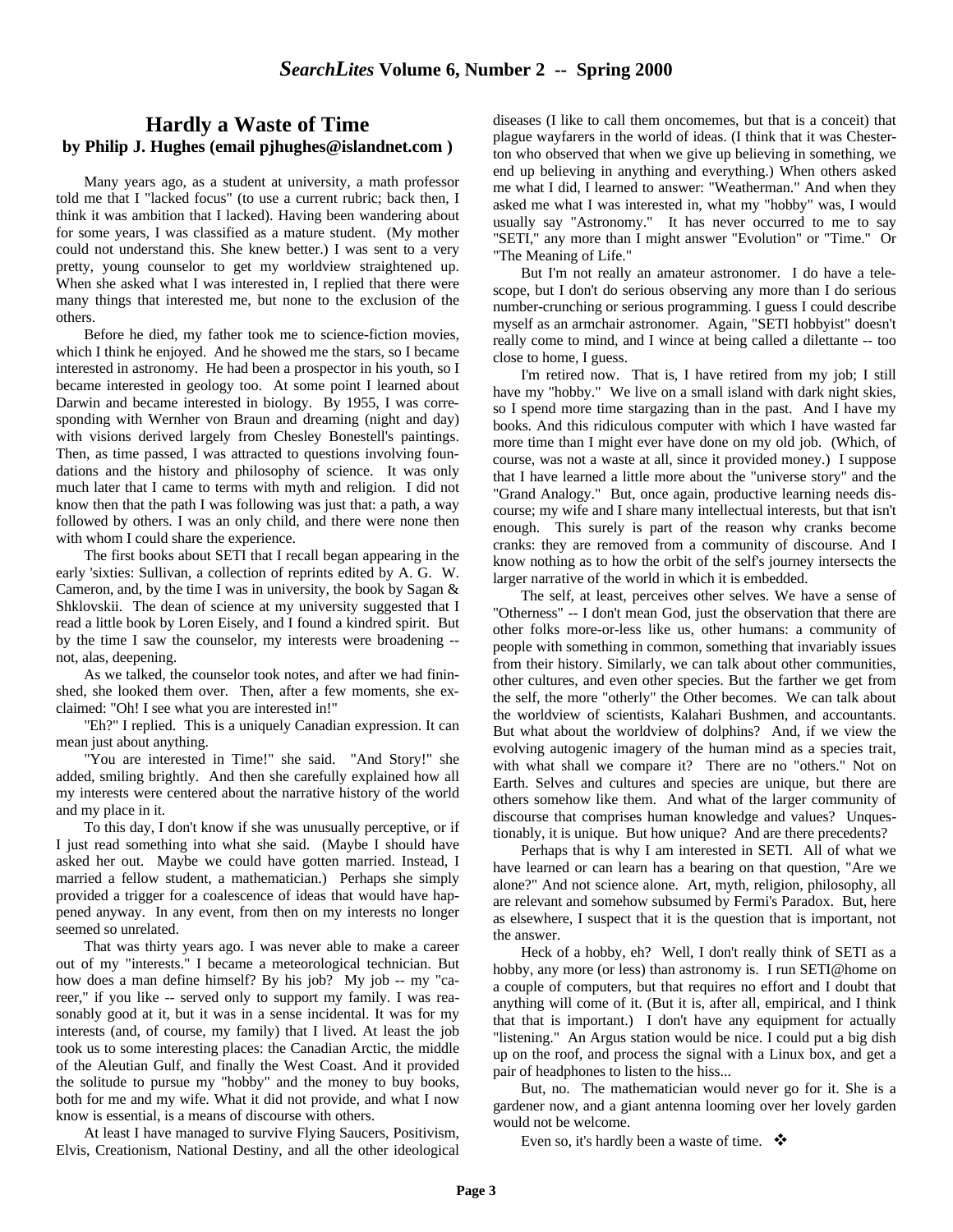## *Guest Editorial:* **Should SETI Probe for Probes?**

#### **by Scot Stride (email sstride@jpl.nasa.gov**)

The radio SETI experiment as we know it today emerged because the technology, engineering expertise, and scientific tools became available to carry out the search. In the emerging variety of possible search strategies for ETI it makes sense to survey the scientific instruments at hand and determine how we can apply them. Optical SETI (OSETI) is an example of a strategy that has taken advantage of emergent technologies (for example, CCD detectors, DSP chips, optical analysis software, etc.), and devised a practical means of applying them in its search for optical transmissions from ETI. Because of its insistence on following scientific methods and adherence to acceptable engineering practices, OSETI has become a scientifically permissible, and welcome new strategy; the debate about its value is settled.

Debate continues within the SETI community about the merit of searching for extraterrestrial interstellar probes. The value of the search has been downplayed primarily because of arguments surrounding the cost and speed of interstellar travel, the economy of sending photons over baryons and, to a lesser degree, the Fermi paradox, which enjoys popularity as long as you don't broaden your search horizon. Since we don't know the limits of technology within the universe, it is presumptive to believe that in all cases photons are preferred over baryons. We are too young to know which is really better! As our technology matures, maybe we'll find out in the next century or so. Logically, a civilization just 2,000 years or more technologically experienced than us has determined which is better and is using the preferable technology in their exploration of the cosmos. It is very likely that autonomous intelligent probes are the tool of choice in interstellar exploration and contact. We cannot deny that Earth is a fascinating and lively place, and, if we have found it worthy of direct study, so would advanced ETI if they had the means. The arguments in favor of interstellar exploratory probes are not new, but are worthy of reconsideration based upon our own rapidly expanding exploration of the solar system using robotic spacecraft. Robert Freitas elaborates the probabilities of interstellar exploration by advanced civilizations quite convincingly in his writings, as do other respected researchers like Ronald Bracewell, Allen Tough, Bruce Cornet, and the late Chris Boyce.

If the arguments favoring a search for visiting interstellar probes are sensible, is there any overpowering reason why we should not be searching for them now? Is it too expensive? Are there no proper scientific instruments to search with? Is the scientific community staunchly opposed? Will governmental/political elite interfere? Is the public not interested? Actually, the answers to these questions is no; there is nothing really significant standing in the way of carrying out a first-rate scientific search for ETI probes. Affordable instrument technologies and expertise exist enabling the organization of a professionally staffed research project with the goal of determining if there are ETI probes surveying our solar system or planet. Indeed, it will take time and effort to build testable hypotheses, to write postdetection protocols, to justify where to methodically look, and the design, engineering, construction and deployment of autonomous computer-controlled observational platforms to detect and collect a wide range of data. It will also take time to statistically analyze the data collected to determine if ETI has been detected.

A strategy to search for ET visitation (SETV) by robotic probes serves to complement the existing SETI efforts. Radio SETI is but one valued tool in the search for ETI and a strategy like SETV does not reject or invalidate radio SETI. It adds bandwidth by focusing on near-Earth or solar system targets rather than on distant stars. Adding new types of instruments and methods to the search will not make the traditional method of radio SETI obsolete. If those in SETI are truly interested in detecting ETI, should it matter by what scientific method? No! In fact, OSETI and SETV efforts better the odds of SETI being successful. Adding new strategies to the SETI observational experiment is analogous to becoming multilingual and international rather than monolingual and provincial.

The SETI community must grant its support to serious efforts to search for ETI probes, like SETV, and not only because the observational tools and talent exist to carry out an effective search. If probes are the exploratory device of choice among advanced extraterrestrial civilizations, then proving the existence of just one would at least answer the question "Are we Alone?"  $\mathbf{\hat{\cdot}}$ 

#### **Event Horizon**

- **\*** = SETI League participation confirmed
- **\* March 3 5, 2000:** *Contact 2000*, Santa Clara, CA.

**\* March 11, 2000:** *SETI League Canadian Regional Meeting*, Toronto, Ontario Canada.

- **\* March 26, 2000:** *SETI League Annual Meeting,* Little Ferry NJ.
- **\* March 31 April 2, 2000:** *I-Con*, Long Island NY.
- **April 9, 2000:** *Astronomy Day*, Hudson River Museum, Yonkers NY.
- **\* April 21, 2000:** *SETI League Ham Radio QSO Party*, 14.204 MHz.
- **April 14 15, 2000:** *Southeastern VHF Conference*, Marietta GA.

**\* April 21 - 23, 2000:** *Balticon 34*, Baltimore MD.

- **\* May 6 7, 2000:** *Trenton Computer Fest*, Trenton NJ.
- **May 12 14, 2000:** *ARRL National Convention* and *Dayton Hamvention*, Dayton OH.
- **June 2 4, 2000:** *ARRL Atlantic Division Convention* and *Rochester Hamfest*, Rochester NY.
- **\* June 8 10, 2000:** 19th Annual Meeting of *the Society for Scientific Exploration* , London Ontario Canada.
- **\* July 5-9, 2000:** *Mensa Annual Gathering*, Philadelphia PA.
- **\* July 13, 2000:** *International Planetary Society*, Montreal Canada.
- **\* July 16 19, 2000:** *Society of Amateur Radio Astronomers*, NRAO Green Bank WV.
- **\* July 20 23, 2000:** *Central States VHF Conf.*, Winnipeg Manitoba. **August 7 - 19, 2000:** *XXIVth International Astronomical Union General Assembly*, Manchester University, UK.
- **August 31 September 4, 2000:** *Chicon 2000* World Science Fiction Convention, Chicago IL.
- **\* September 9 10, 2000:** *Second Convention of the European Radio Astronomy Club*, Heppenheim Germany.
- **\* September 9 10, 2000:** *45th Weinheim VHF Convention*, Mannheim Germany.
- **\* September 28 October 1, 2000:** *Microwave Update*, Trevose PA**.**
- **\* October 2 6, 2000**: *International Astronautical Congress*, Rio de Janeiro, Brazil.
- **\* October 26 30, 2000:** *18th AMSAT Annual Meeting and Space Symposium*, Portland ME.
- **\* January 22 24, 2001:** *OSETI III*, Third International Conference on Optical SETI, San Jose CA. v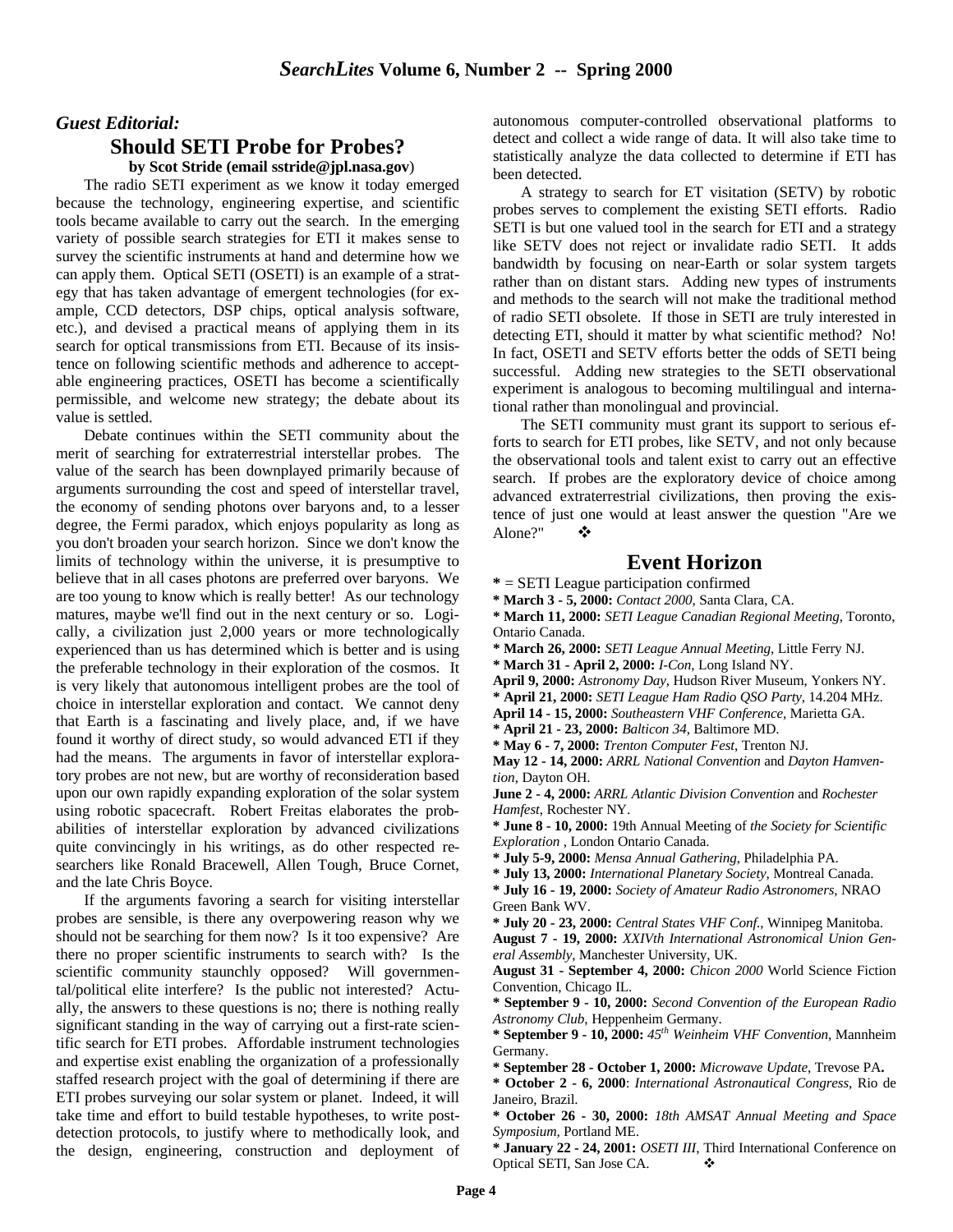#### *Software Page*

### **Using the GoldWave Shareware Program for Collection, Storage, and Analysis of SETI Data by Robert A Lodder (email Lodder@pop.uky.edu)**

Often the biggest problem for a SETI station is storage and analysis of data. GoldWave is a shareware program that can help, and you can try it before you buy it. GoldWave is a digital audio editor for Windows. It is usually used by people who need to work with audio for CD editing, Java applications, Web pages, games, radio and TV, etc.

GoldWave features real-time amplitude, spectrum, and spectrogram oscilloscopes, large file editing (up to 1GB in size), configurable RAM (fast) or hard disk (large) editing, numerous effects, and support for many sound formats. GoldWave can open and play .au files found in Java applications and on Web pages. It can convert to and from many sound formats including .wav, .voc, .mp3, .au, and binary and text data. The current shareware versions are GoldWave v4.02 for Windows 95/98/NT, v3.03 for Windows 3.1, and v2.14 for Windows 3.1 for old systems (a 275k zip file). The shareware cost is \$55 Canadian (about US \$40 or less) and can be paid online via a secure server at http://www.goldwave.com/.

The WAV file compression routines in GoldWave are excellent, requiring only 3.51 Mb of disk space for one hour of typical SETI data using WAV MSN Audio 8 kHz mono 8200 baud compression (more compression than MP3!). The MSN audio mono 8 kHz 8200 baud compressor, while not as efficient at compression as the Lernout and Hauspie CELP 4.8Kbit/sec 8000 Hz 16-bit compressor (which uses 2.06 MB of disk space per hour of SETI data), nevertheless preserves the ability to detect the smallest signal in our initial test set (a signal level at 1% of the noise) (see Figure 1). The 30-minute initial test file was constructed by digitizing noise from a microwave receiver and adjusting the gain so that the noise level peaked occasionally at full-scale on the A/D. A test signal (at 1275.1 Hz) was digitally mixed at seven different levels (100, 50, 25, 12, 6, 3, and 1% of full scale in the time domain) into the noise. Each signal was mixed into the file for one minute, starting after five minutes of noise and continuing for seven additional minutes in the noise, after which the file was filled with noise alone.

The Lernout and Hauspie CELP compressor obliterated the 1% signal (see Figure 2) preserved by the MSN compression. In addition, the Lernout and Hauspie CELP compressor introduces other significant distortions into the 4 kHz wide signal, such as forcing the noise intensity to zero at the low frequency end of the spectrum.

Perhaps more important, it appears that at least some pattern recognition algorithms can be applied directly to the MSN WAV-compressed data to detect unusual signals. The two most significant advantages to such a procedure for analysis of SETI data are reduced disk space and memory requirements, and increased speed of analysis. One hour of SETI data can require 60 to 70 MB of storage space when using 4 kHz bandwidth, 8 bit data. The MSN-compressed format requires only 3.5 MB for the same hour of data. Because the data array can be made a factor of 20 smaller, the analysis can be made a factor of 20 faster (at least when the same pattern recognition algorithms can be used on compressed and uncompressed data).

#### **Figure 1:**



Fortunately, at least one nonparametric subcluster detection algorithm (R. A. Lodder and G. M. Hieftje, "Detection of Subpopulations in Near-Infrared Reflectance Analysis," *Appl. Spectrosc*., 1988, 42, 1500-1512) appears to be usable on both compressed and uncompressed data.

The subcluster detection algorithm referenced above was applied to the 30-minute test file containing seven different signal levels, and produced the graph in Figure 3. The graph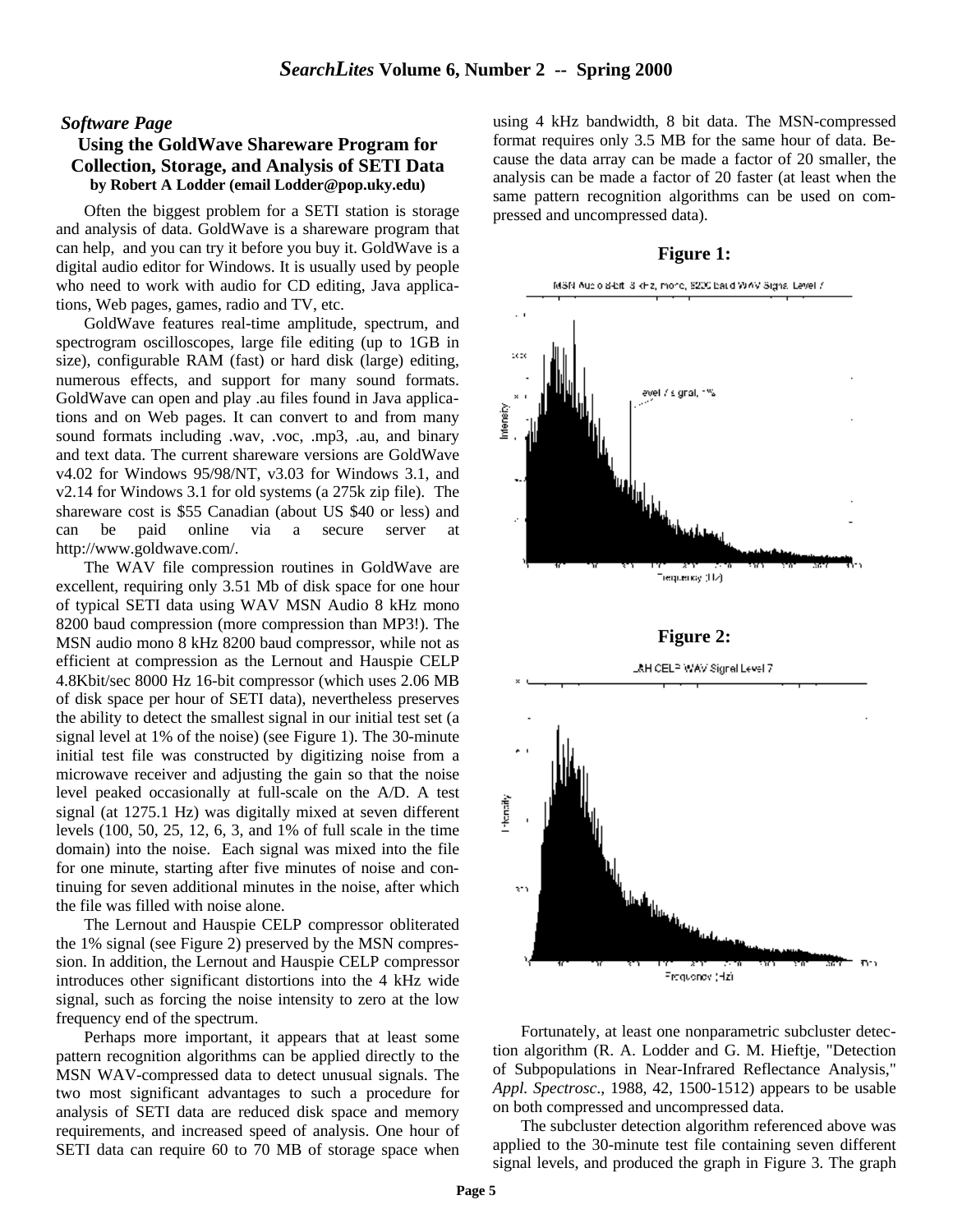assumes the position of each byte in the file is proportional to the elapsed time in the recorded data. The algorithm was apparently able to detect the unusual patterns of at least four signals without any knowledge of the MSN WAV file format or header structures. It should be noted that analysis of the uncompressed data reveals all seven test signals. The result of pattern recognition testing on the compressed data suggests that a better understanding of the MSN WAV compression algorithm will increase the effectiveness of automated detection of unusual signals on such compressed data. Nevertheless, subcluster detection can already be used as a tool to flag data blocks that should be decompressed for more thorough analysis. Further testing on compressed files is now underway.

#### **Figure 3:**

#### Computer SETI Test File - Intercept



Analysis and storage of radio telescope data can be a major problem for Project Argus SETI stations. GoldWave is a shareware program with compression algorithms that can help with data collection, analysis and storage, and you can try it before you buy it. At the University of Kentucky, many students use GoldWave to screen radio telescope data on our server at http://hendrix.pharm.uky.edu/seti/volunteers.html and seldom experience any problems despite use on all kinds of computers. New users should set temporary storage to RAM if possible in the Options / File menu as this speeds the slowest functions. It is also better to use the GoldWave clipboard instead of the Windows clipboard for large file manipulations. GoldWave displays both time domain and frequency domain signals simultaneously in different windows. Users can toggle through different display formats by clicking on the displays. At about US \$40, GoldWave offers a lot of useful functionality to SETI stations.  $\cdot$ 

#### **Book Review:**

*Are We Alone? Philosophical Implications of the Discovery of Extraterrestrial Life* **By Paul Davies (1995)** reviewed by Alex Antonites

In this book, Davies argues that SETI is challenging a longstanding view that the universe is dying -- a view influenced by the degenerative effects generated by the second law of thermodynamics.

In the chapter *A Brief History of SETI*, Davies pays attention not only to contemporary SETI projects like that of the Planetary Society, the SETI Institute and others, but shows that among the Greek and Roman philosophers we already had the first rational attempts to justify the existence of ETI. His discussion of the Roman philosopher Lucretius and the Greek atomist philosopher Epicurus in this respect, is quite well done. When he comes to the 20th Century he concludes that it is especially the post war spurt of technology and science which rekindled interest in SETI, after the first part of the 20th Century when ETI was found mostly in fictional literature. He singles out the advances in the understanding of the chemical basis of life, the discovery of the structure of DNA, and the subsequent cracking of the genetic code.

The origin of life became a serious subject of scientific inquiry and so, by implication, did SETI. Given the right conditions and appropriate chemicals, life could emerge not only spontaneously on Earth, but other planets as well. After referring to Frank Drake's Project Ozma and others, Davies emphasizes that the discovery of even a single example of extraterrestrial life would be immensely significant to the theory that lie is an inevitable consequence of the outworking of the laws of chemistry and physics, given the right conditions. Such a discovery could be life in extraterrestrial rocks: "Undoubtedly the definite discovery of say, a non-contaminant living bacterium inside a meteorite would be immensely exciting and important."

Just after the publication of this book in 1995, Goldin and McKay of NASA and Stanford University announced their findings on rock ALH84001 from Mars! Debate on possible contamination continues to this day.

When one reads this book and compares it to others written on extraterrestrial life, I think what makes this book so much more interesting is that it justifies SETI from a new scientific paradigm, and that is chaos/complexity theory. This appears in almost all chapters of this book. Coherent with this, Davies philosophically criticizes classical-causal determinism which led to a mechanist paradigm in science.

Here the reader must not deduce that Davies rejects the principle of causality in science -- far from it. What he states is that the causal principle (which -- in my view -- is the basic mechanism of natural selection) is incomplete. It is to be completed by the principles of spontaneous self-organization. This rather supports a progressive self-organizing universe (not a dying one) celebrated in the works of the Nobel Prize winner Ilya Prirogine and Ernst Janisch. This makes it understandable why Davies has a much more optimistic approach to SETI than, e.g., Dawkins and Gould.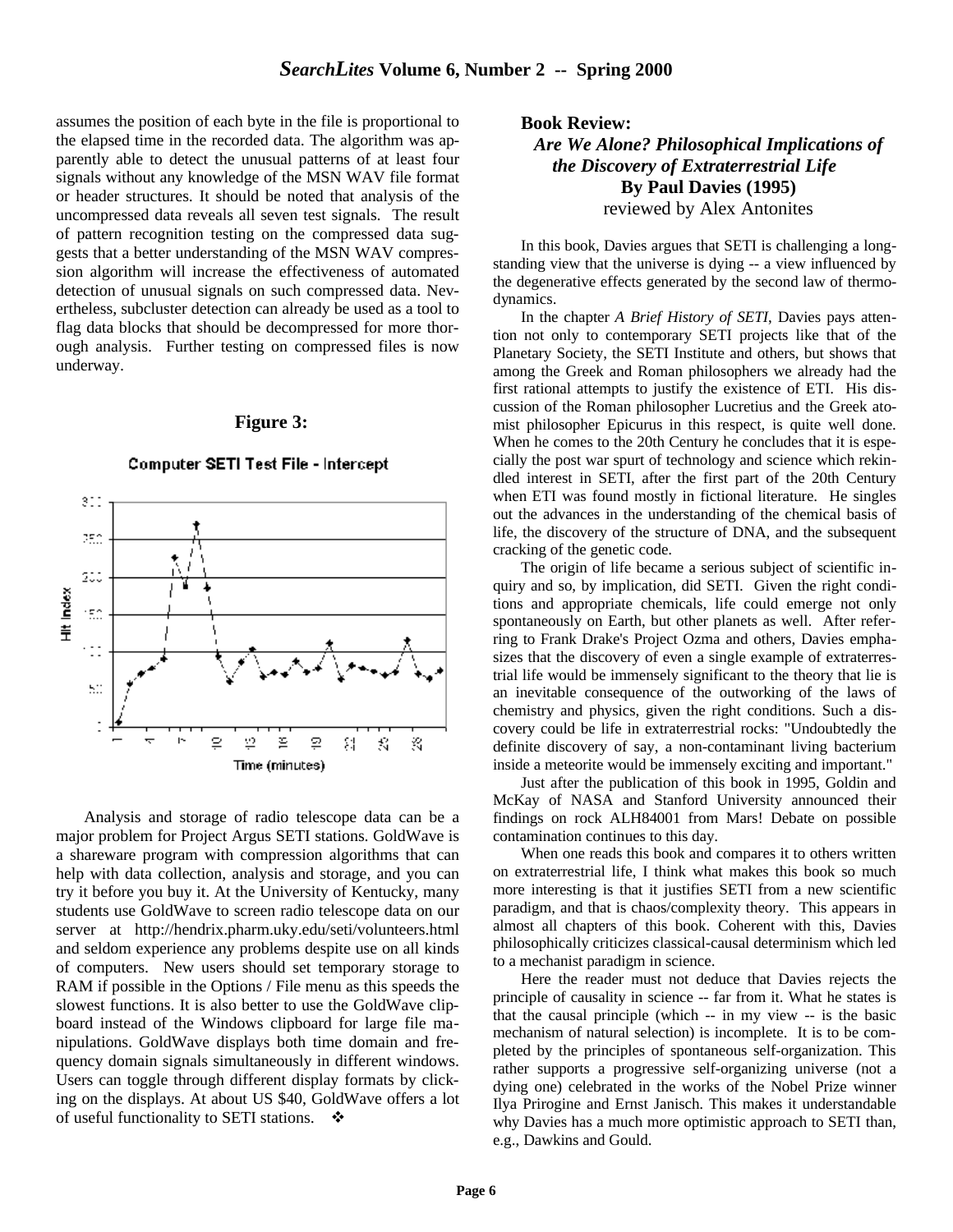One can discern this line of his thinking in the chapter *Extraterrestrial Microbes*. Here Davies discusses three philosophical positions concerning the origin of life:

- 1. Miracles. He explains why he rejects this.
- 2. Improbable accident, which he also rejects.
- 3. Inevitable outcome of the working of laws of physics and chemistry, which he supports in conjunction with chaos/complexity theory.

The third position is what most SETI scientists support and this, in turn, depends on three philosophical pillars:

- a) Principle of the uniformity of nature: Laws throughout the universe are the same.
- b) Principle of plenitude: that which is possible in nature tends to become realized (this has already been invoked by Lucretius in his argument for other inhabited worlds!).
- c) The Copernican principle of mediocrity: The Earth is not special in position or status in the universe; it rather is a typical planet around a typical sun in a typical galaxy.

If life was to be the outcome of a complete random accident of infinitesimal probabilities as Position #1 maintains, then it is almost certain that there is no other life within our horizon. As opposed to this, Davies then joins with Carl Sagan and Stuart Kaufmann. Sagan defends the thesis of the abundance of life in the universe; Kaufmann works out the thesis of selforganization, which Davies then argues will support the widespread occurrence of life in the universe.

Life is much more probable than the simple solutions of random molecular shifts would indicate. Matter evolves naturally along certain pathways of evolution leading to states of ever greater complexity:

"When complexity crosses a certain threshold, a system may said to be living. There are many ways that chemical (and maybe nonchemical) processes can self-organize to the point at which life emerges, so we should not expect extraterrestrial life to resemble our own in its basic chemistry. If this so, it is likely that life can evolve in a wide range of environments. There is no need, for example, to demand liquid water or carbon."

Thus, Davies is not what Carl Sagan called himself: a *carbon chauvinist*.

In *Alien Message,* Davies explores the consequences of the detection of an alien signal. Like Carl Sagan, Davies is also interested in the relationship between science and religion/theology. There are no conclusive theological reasons against SETI, and a signal would support the view that humans are not the pinnacle of evolutionary advance in the universe. Such a detection would discredit the hypothesis that life is the result of a highly improbable random accident.

In *Against Aliens,* Davies examines the arguments of certain philosophers and other scientists against SETI. They are these three:

- 1. the anthropic principle.
- 2. Fermi's 'where are they?'
- 3. the Neo-Darwinian argument of contingency.

He argues in order to demolish all three.

Brandon Carter and Frank Tipler's arguments depend on the formation of life as an exceedingly improbable event. In this respect, Davies refers to the lively correspondence between Carl Sagan and Tipler. The Neo-Darwinist contingency argument assumes with many biologists that the course of evolution does not follow any law-like trend , but is purely random -- indeed a blind watchmaker, a thesis defended by Richard Dawkins and Stephen Jay Gould. Intelligence is a purely chance phenomenon, exceedingly unlikely to arise elsewhere independently. The contingency thesis strongly depends upon certain philosophical presuppositions.

I think what Davies is trying to say here is that both Dawkins and Gould are overreacting against the Argument by Design. Of course, design cannot be a scientific principle, but, saying that, it does not follow that there is nothing progressive in evolution, that everything is pure chance -- even if interpreting it as accumulation as Dawkins does. Over against Dawkins, Gould and, in a sense, also Tipler and Carter, Davies enlarges causality with self-organization and spontaneous origins of life and order. The key property of self-organization lies at the edge of chaos, where systems can suddenly and spontaneously create organized complexity with surprising efficiency. Davies thus rejects both explanation by miracles and stupendously improbable molecular accidents. Self-organization can do the trick!

"None of this is to say that Darwin is wrong: merely incomplete. Nor does it claim that evolution is directed towards some preordained goal." Contingency for Davies does indeed play a large part in the details of evolution. But the same general trend that can lead to the emergence of life and mind on Earth, can also take place elsewhere in the universe. Evolution is surely not haphazard, accidental, but biological convergence (for example, the eye) and physical - chemical laws play a large ordering role.

In *The Nature of Consciousness,* Davies points out that we humans are made of star stuff. He then defends what can be called a Platonic grounding of mathematics. Like Marvin Minsky (of MIT), although not with exactly the same arguments, Davies by implication (Minsky is more explicit and direct on this) explains why an extraterrestrial would do, basically, the same mathematics as we. It has to do with an underlying order in the universe -- a cosmic connection, as he calls it. The ability to do mathematics is not a mere accidental, trivial detail.

In *Alien Contact and Religious Experience,* Davies pays attention to the UFO phenomenon. He states that observers of UFO's are mostly genuine honest people of integrity. However, he sees this as a deep-seated religious need behind the experiences, which he thinks are subjective and not objective. It is a modern variant of a complex of experiences that infuse the folk memories of all cultures, through many ages.

I think this book is highly recommendable, especially for members of The SETI League. It will most surely stimulate further discussion, thinking and rethinking. Some chapters are better than others. (I think he could have made much more on the implications in the event of the detection of an extraterrestrial signal -- this would give his kicking off with the Greek philosophers a good roundoff.) In the main, a well-argued book  $\div$  from a philosophical perspective.  $\cdot \cdot \cdot$